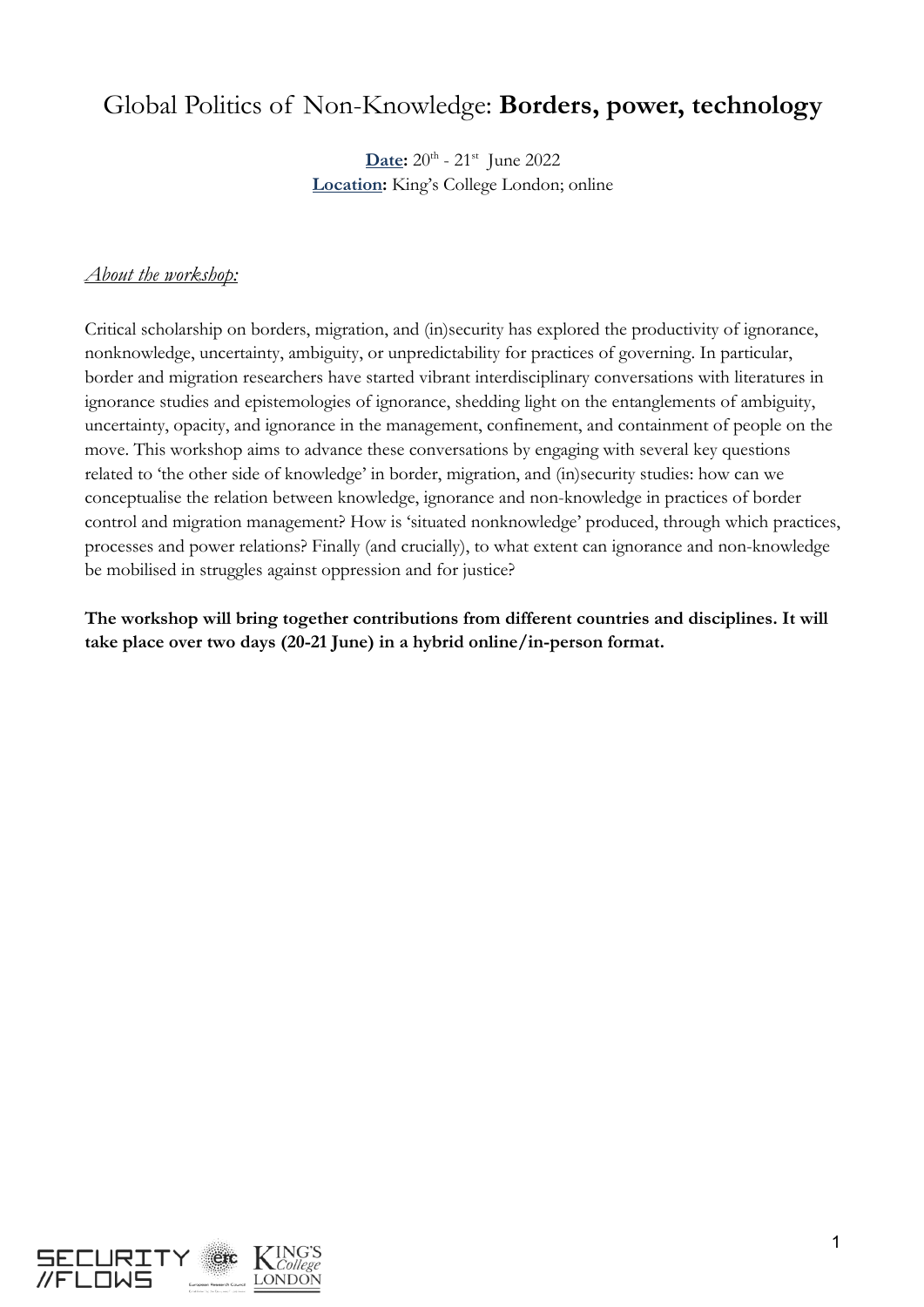## Global Politics of Non-Knowledge: **Borders, power, technology**

**20th June 2022**  $12:30 - 17:30$ 

*\*All times are in British Summer Time (BST)*

| $12:30 - 13:00$ | Welcome & Teas/Coffee                                                                                                                                                   |
|-----------------|-------------------------------------------------------------------------------------------------------------------------------------------------------------------------|
| $13:00 - 13:30$ | <b>INTRODUCTION</b>                                                                                                                                                     |
|                 | Claudia Aradau and Lucrezia Canzutti                                                                                                                                    |
|                 |                                                                                                                                                                         |
| $13:30 - 14:20$ | <b>STEPHAN SCHEEL:</b> Lost in translation? Non-knowledge in the<br>(Un)Making of the Deportation Gap                                                                   |
|                 | Discussant: Lucrezia Canzutti                                                                                                                                           |
| $14:20 - 15:10$ | <b>MARGIE CHEESMAN:</b> How not knowing how blockchain works<br>works in humanitarian aid                                                                               |
|                 | Discussant: Ana Valdivia                                                                                                                                                |
| $15:10 - 15:30$ | <b>BREAK</b>                                                                                                                                                            |
| $15:30 - 16:20$ | <b>SARAH PERRET:</b> The (in)formal governance of EU borders: The role<br>of R&D fundings                                                                               |
|                 | Discussant: Emma Mc Cluskey                                                                                                                                             |
| $16:20 - 17:10$ | KEINA ESPIÑEIRA GONZÁLEZ: Non-asylum at the EU-African<br>land borders? Understanding how border ambiguities affect international<br>protection in the enclave of Ceuta |
|                 | Discussant: Nora Stel                                                                                                                                                   |
| $17:10 - 17:30$ | <b>WRAP UP/END OF DAY 1</b>                                                                                                                                             |